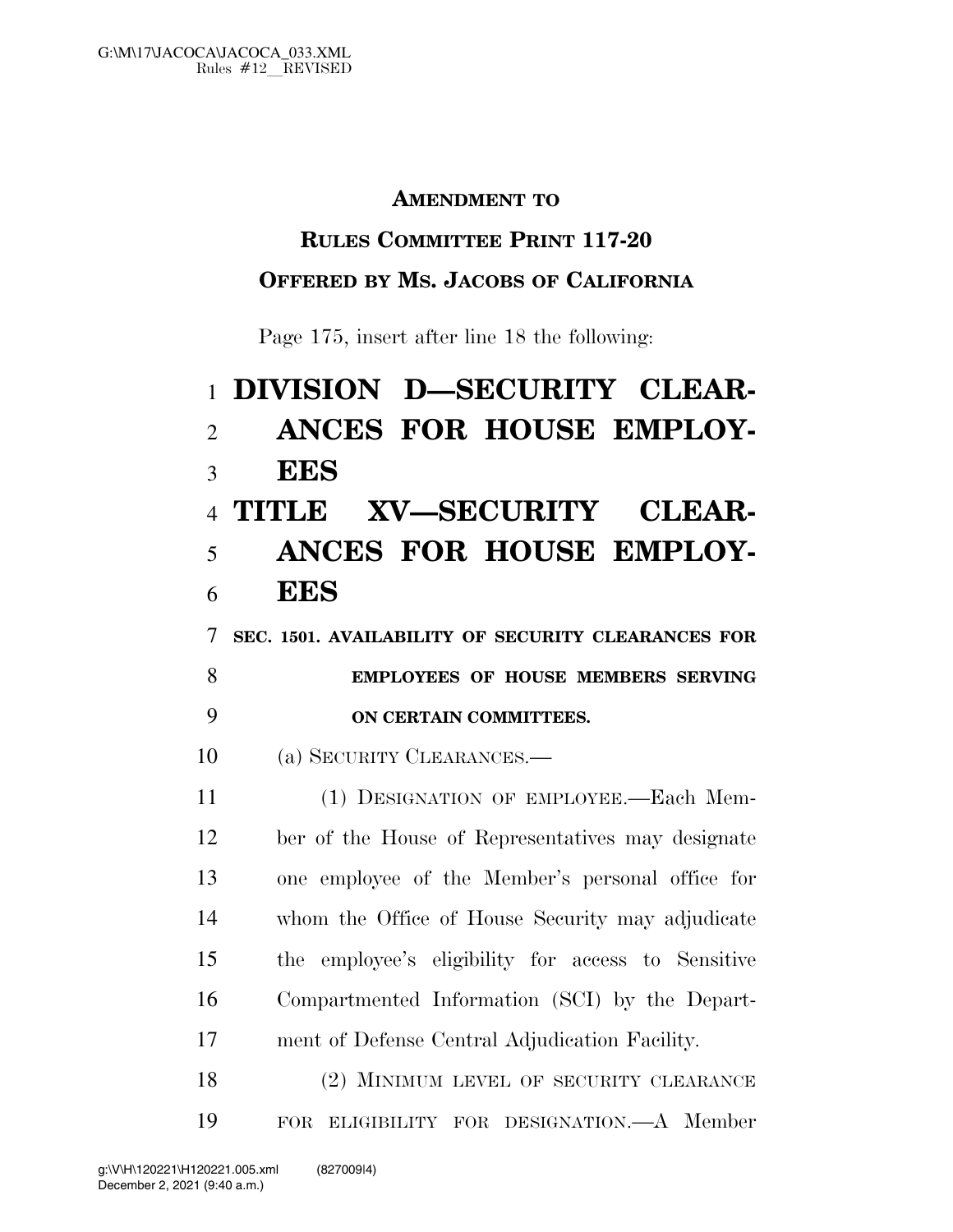$\mathfrak{D}$ 

 may designate an employee under paragraph (1) only if the employee holds a security clearance at the level of top secret or higher.

 (b) RESPONSIBILITIES OF OFFICE OF HOUSE SECU- RITY.—Not later than 30 days after the date of the enact- ment of this Act, the Office of House Security shall take such actions as may be necessary, including revising the House Security Manual, to enable the Office to adjudicate the eligibility of employees for access to SCI pursuant to subsection (a).

(c) TRAINING.—

 (1) IN GENERAL.—The Office of House Secu- rity shall ensure that any employee of the House who is eligible for access to SCI pursuant to sub- section (a) receives sufficient training in the respon- sibilities associated with such access, including train-17 ing in counterintelligence.

 (2) REPORT.—Not later than 180 days after the date of the enactment of this Act, the Office of House Security shall submit a report to the House on the programming and resources the Office re-22 quires to carry out paragraph (1).

 (d) MEMBER DEFINED.—In this section, a Member of the House of Representatives includes a Delegate or Resident Commissioner to the Congress.